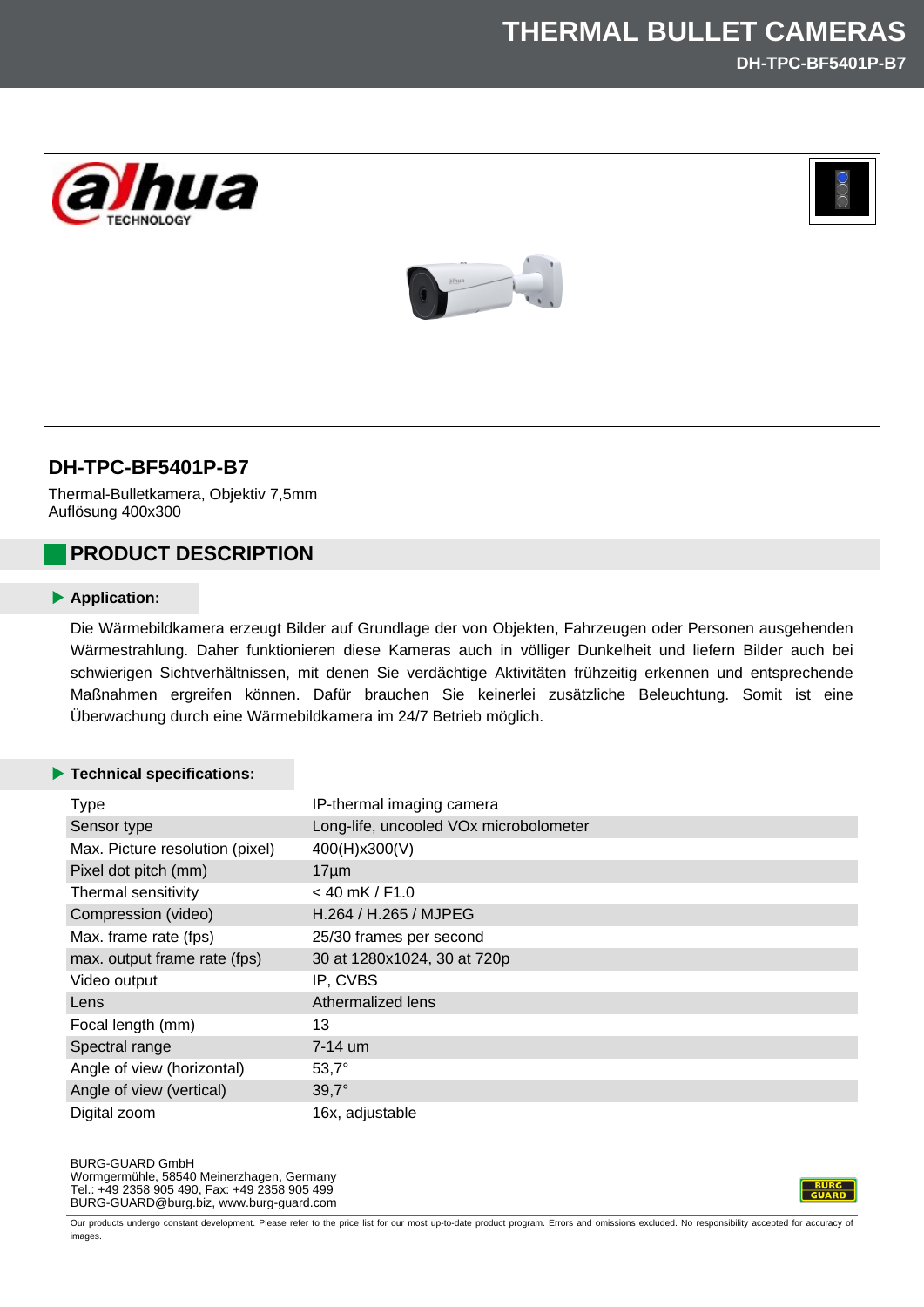### **Technical specifications:**

| DETECT-RECOGNIZE-IDENTIF<br>Y (Man)                                    | DETECT-RECOGNIZE-IDENTIFY (Man)                              |
|------------------------------------------------------------------------|--------------------------------------------------------------|
| (Man) D-etection R-ecognition<br>I-dentification                       | 220m - 50m - 20m                                             |
| (vehicle)                                                              | DETECTRECOGNIZE-IDENTIFY DETECT-RECOGNIZE-IDENTIFY (vehicle) |
| (Vehicle) D-etection R-ecognition 490m - 126m - 63m<br>I-dentification |                                                              |
| Video analysis                                                         | >>>>>>>>Videoanalytics<<<<<<<                                |
| Tripwire (IVA)                                                         | Yes                                                          |
| Intrusion (IVA)                                                        | Yes                                                          |
| AI Object classification                                               | Person   Fahrzeug                                            |
| Temperature alarm                                                      | No                                                           |
| Temperature measurement                                                | No                                                           |
| Region of Interest (ROI)                                               | Yes                                                          |
| Motion detection                                                       | Yes                                                          |
| Camera adjustments                                                     | <b>WEB</b> Interface                                         |
| Supported software standards                                           | ONVIF, PSIA, CGI                                             |
| Audio inputs                                                           | 1                                                            |
| Audio codec                                                            | G.711a / G.711u (8K 16 Bit)                                  |
| Alarm inputs                                                           | $\overline{2}$                                               |
| Alarm outputs                                                          | 2                                                            |
| <b>Ethernet standards</b>                                              | 10Base-TX/100Base-TX                                         |
| Power over Ethernet (PoE)                                              | <b>IEEE 802.3af</b>                                          |
| SD-card slot                                                           | Yes, max. 256GB (optional)                                   |
| Classification                                                         | $IP-67$                                                      |
| Housing colour                                                         | White                                                        |
| Housing material                                                       | Metal                                                        |
| Voltage                                                                | =12V DC $\pm 20\%$ , (e)PoE (802.3af)                        |
| Max. Power consumption (watt)                                          | 13                                                           |
| Operating temperature (°C)                                             | $-40^{\circ}$ C to $+70^{\circ}$ C                           |
| Rel. humidity (%)                                                      | Max. 95, non-condensing                                      |
| Weight                                                                 | $1.5kg$ (net)                                                |
| Dimensions WxHxD (mm)                                                  | 291 x 103 x 97                                               |
| Identifier                                                             | CE, RoHS                                                     |
| Items included in delivery                                             | CD, software, quick user guide                               |
| Specials                                                               | Objektklassifizierung                                        |



Our products undergo constant development. Please refer to the price list for our most up-to-date product program. Errors and omissions excluded. No responsibility accepted for accuracy of images.